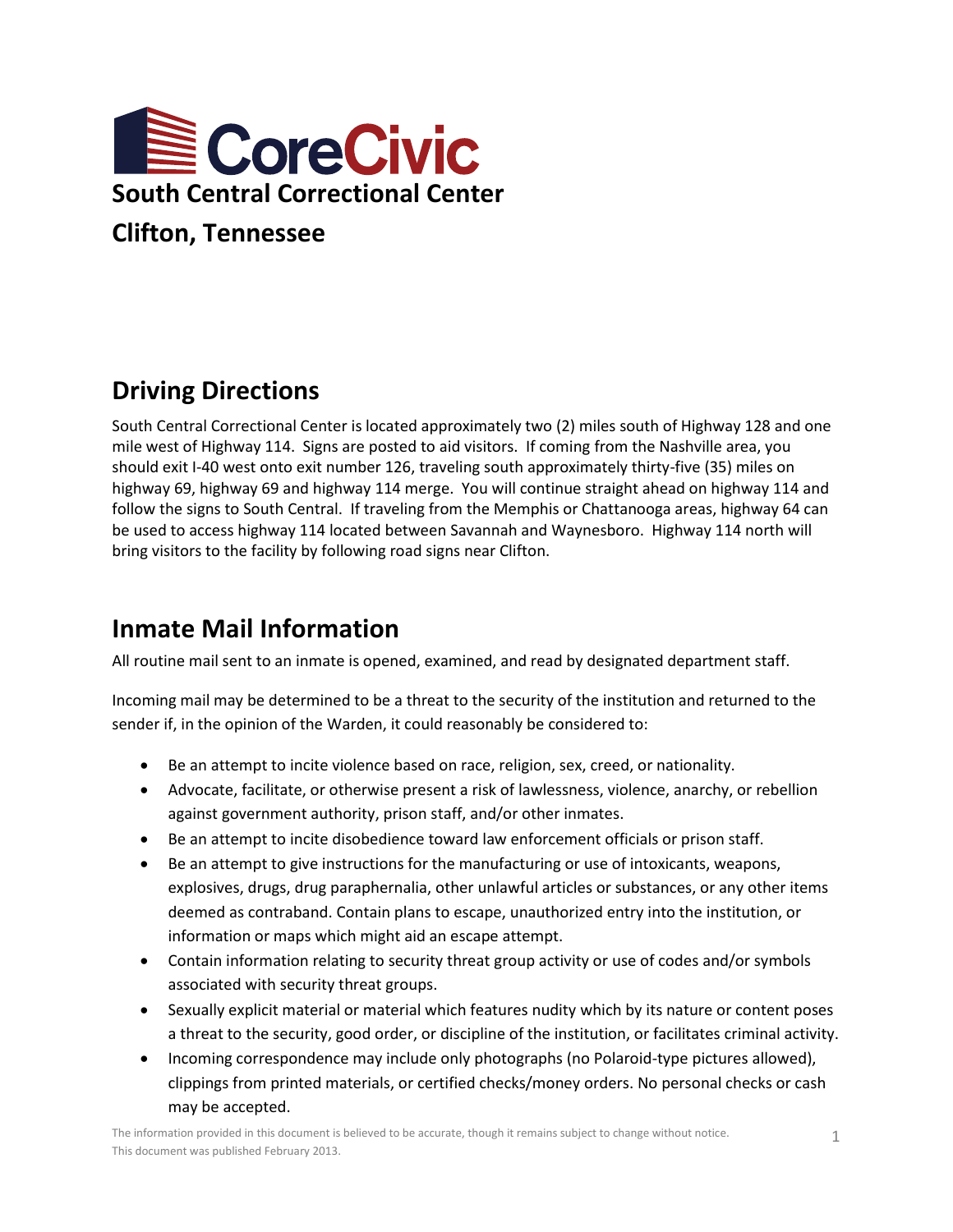Printed materials may be received by inmates in an unlimited amount, provided they are mailed directly from the publisher(s) or recognized commercial distributor. Persons ordering printed materials for inmates should be careful to accurately identify the seller. Some materials offered on the website of recognized commercial distributors are listed for sale by third-party sellers, and when purchased will be mailed from the third-party seller who is not a recognized commercial distributor.

Always use the inmate's committed name, TDOC number, and institutional address when addressing your letters.

Address the envelope as follows:

Inmate's last name, first name, DC# Institution name Mailing address City, State Zip Code

#### **Example:**

Doe, John DC# 012456 South Central Correctional Facility P O Box 279 555 Forrest Ave. Clifton, TN 38425

### **Procedures for Sending Money**

The funds must be in the form of a money order, cashier's check, DO NOT SEND CASH. The funds should be made payable to the Inmate along with the TDOC#.

## **Emergency Notifications**

In case of emergency, please contact the Chaplain's office at (931) 676-5372 ext. 2278.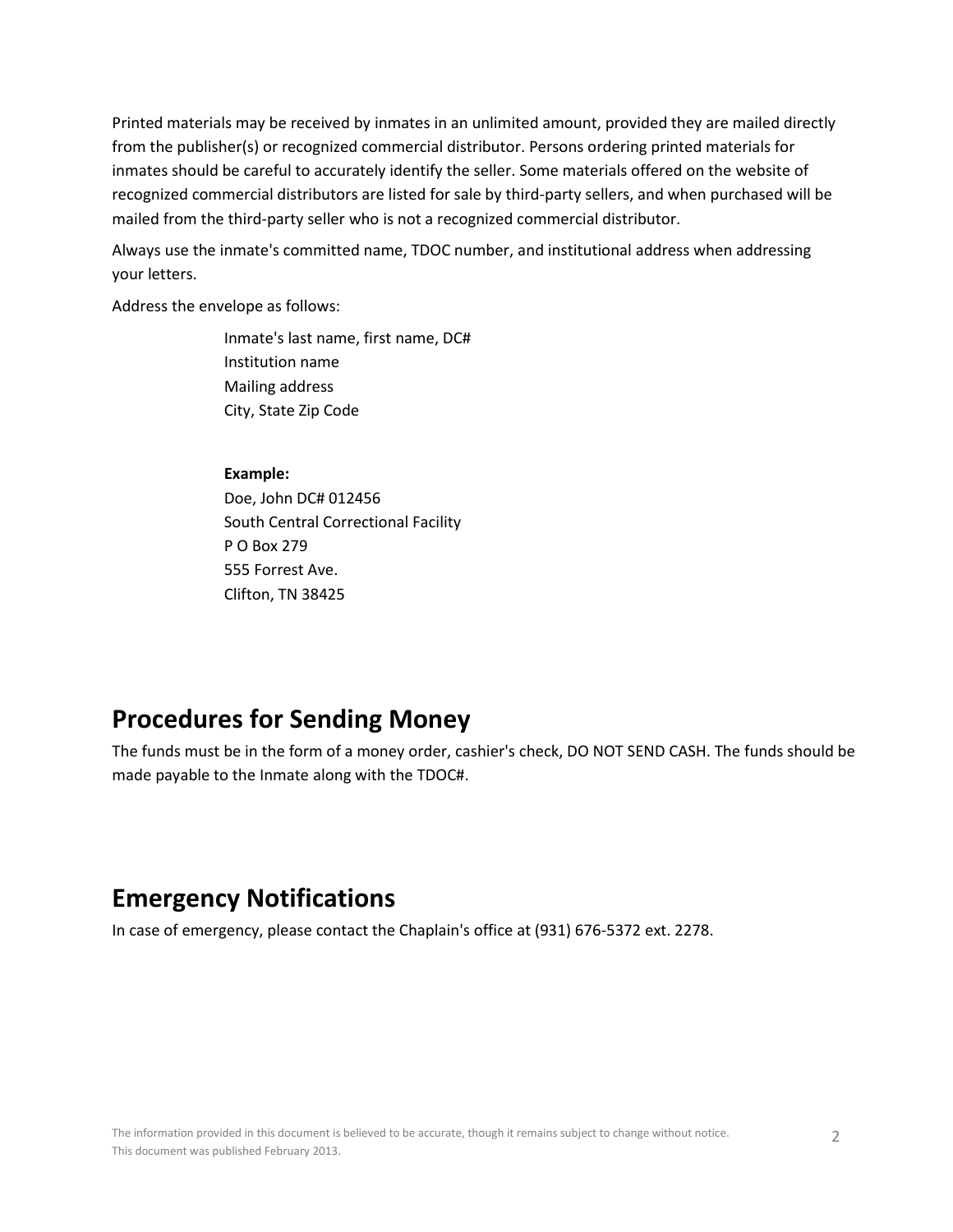## **Visitation Frequently Asked Questions**

1. Visitation for general population inmates is on Saturday, Sunday and state holidays designated by the commissioner from 8:00 a.m. to 3:15 p.m. and Monday 6:00 p.m. to 8:15 p.m. All TDOC/facility handbooks will be available at

[http://state.tn.us/correction/institutions/visitation.html.](http://state.tn.us/correction/institutions/visitation.html) Visitors will not be permitted on property until thirty (30) minutes prior to visiting hours and within one hour prior to the end of visitation. Inmates who receive a visit on the weekend or holiday shall not be permitted a visit on the special week visitation (Monday evening). This shall apply to the Compound, Annex and Skylab.

Visitors are required to park vehicles in designated parking areas on the institutional lot (between yellow lines). All vehicles must be fully locked and secured. If any vehicle is found to be unsecured, the respective visitor(s) will be instructed to leave the visiting area and the visit will be terminated for the remainder of the day. The warden/designee may impose a suspension of visitation privileges for this violation.

When visiting be advised that from time to time vehicles will routinely be searched at the facility and drug K9s may be used during these searches. In the event contraband is discovered in your possession or inside your personal vehicle or belongings, the contraband will be confiscated and you will be referred to the law enforcement agency for felony prosecution, which is in accordance with TCA-39-16-201. In addition, your visitation privileges will be suspended for six months up to permanent restriction.

You must also be aware that all occupants of the vehicle will be held accountable for any contraband found in the vehicle and/or in the possession of any of the vehicle's occupants. Therefore, the occupants of the vehicles must be aware of the contents of the vehicles they are passengers in; because in these instances, the visitation of all occupants may be suspended.

Finally should you refuse to consent to the search of your personal vehicle or attempt to evade/flee without being searched, your visitation privileges may be permanently suspended from any CCA/TDOC Facility. The occupants of your vehicle must also be aware of this violation because all occupants may also be permanently suspended.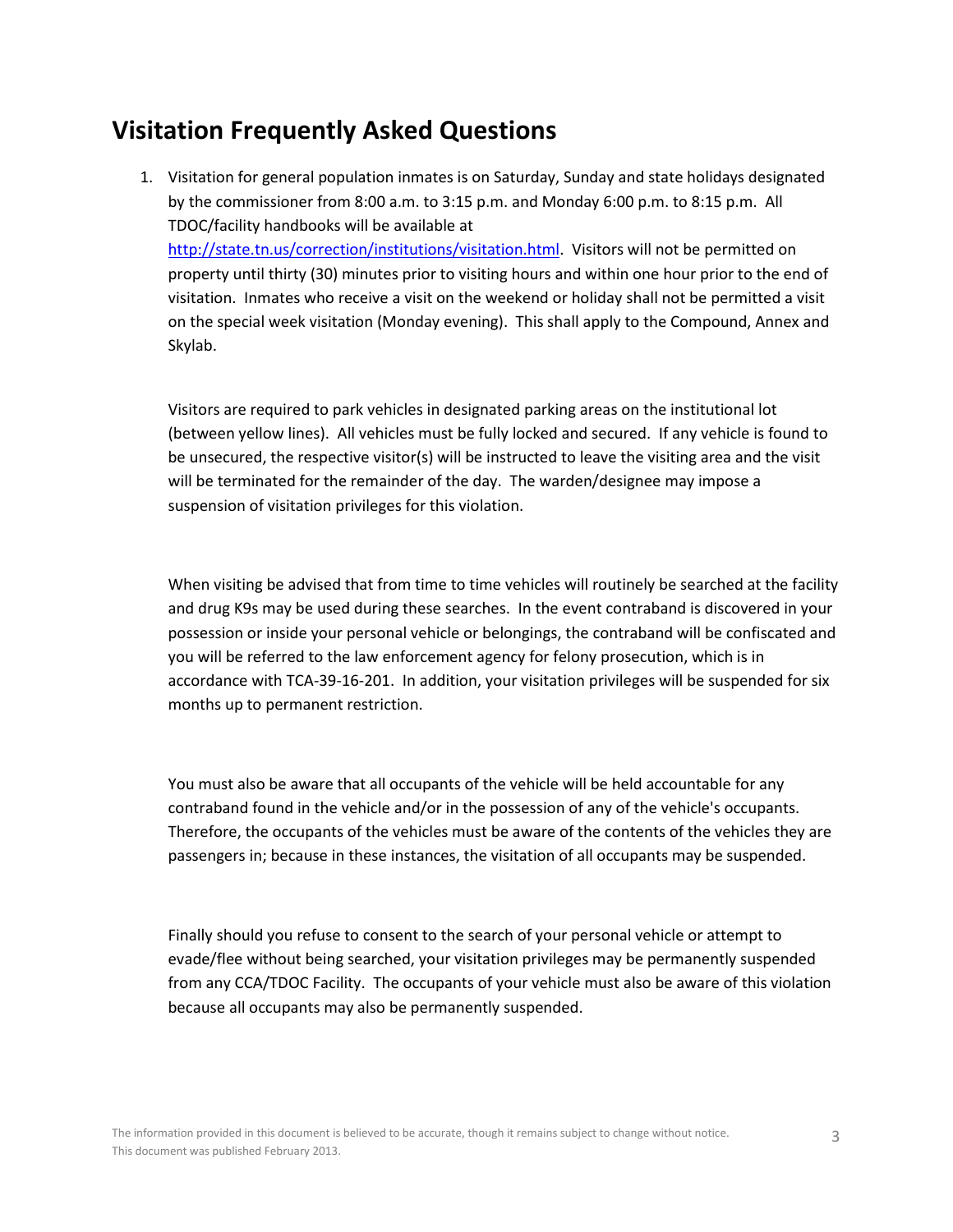It is illegal to possess the following on state property; alcoholic beverages, weapons of any type (firearms, ammunition, knives, etc.), drugs, any type of medication that cannot be readily identified by being in original containers or producing a prescription. Visitors who are suspected of introducing contraband into the facility may be required to visit in a non-contact booth. In this situation, there will be no physical contact between inmates and visitors.

- 2. Pre-approved visitors only:
	- a. Children age six (6) and older shall have a photograph (not a photocopy) attached to this visitor application. These photographs will be updated at ages 10, 14 and 18. Updated photographs may be requested more frequently if there have been significant changes to the child's appearance.
	- b. All immediate family members who apply and eight (8) additional adults may be approved to visit an inmate upon receipt and approval of CR-2152, visitation application.
	- c. All visitors, regardless of age, must have an approved application, CR-2152, with picture on file. Any falsification of the CR-2152 by the visitor may be cause to deny approval or to withdraw approval of the visitor. All sections of the CR-2152 shall be completed. If any falsification of the CR-2152 occurs by a visitor, the visitor applicant shall not be allowed to resubmit a visitor application for a minimum of six (6) months. No other identification is required for children under sixteen (16) years of age. All visitors who are currently on approved lists but do not have visitor applications on file, shall submit an updated application within six (6) months to the effective date of this policy.
	- d. Members of the clergy, as recognized by the chaplain or warden, need not be placed in the approved visitor's list.
	- e. Attorneys of record need not be placed on the approved visitor's list.
	- f. Visitors may not be placed on more than one inmate visiting list unless the inmate(s) is an immediate family member of the visitor and the relationship can be substantiated.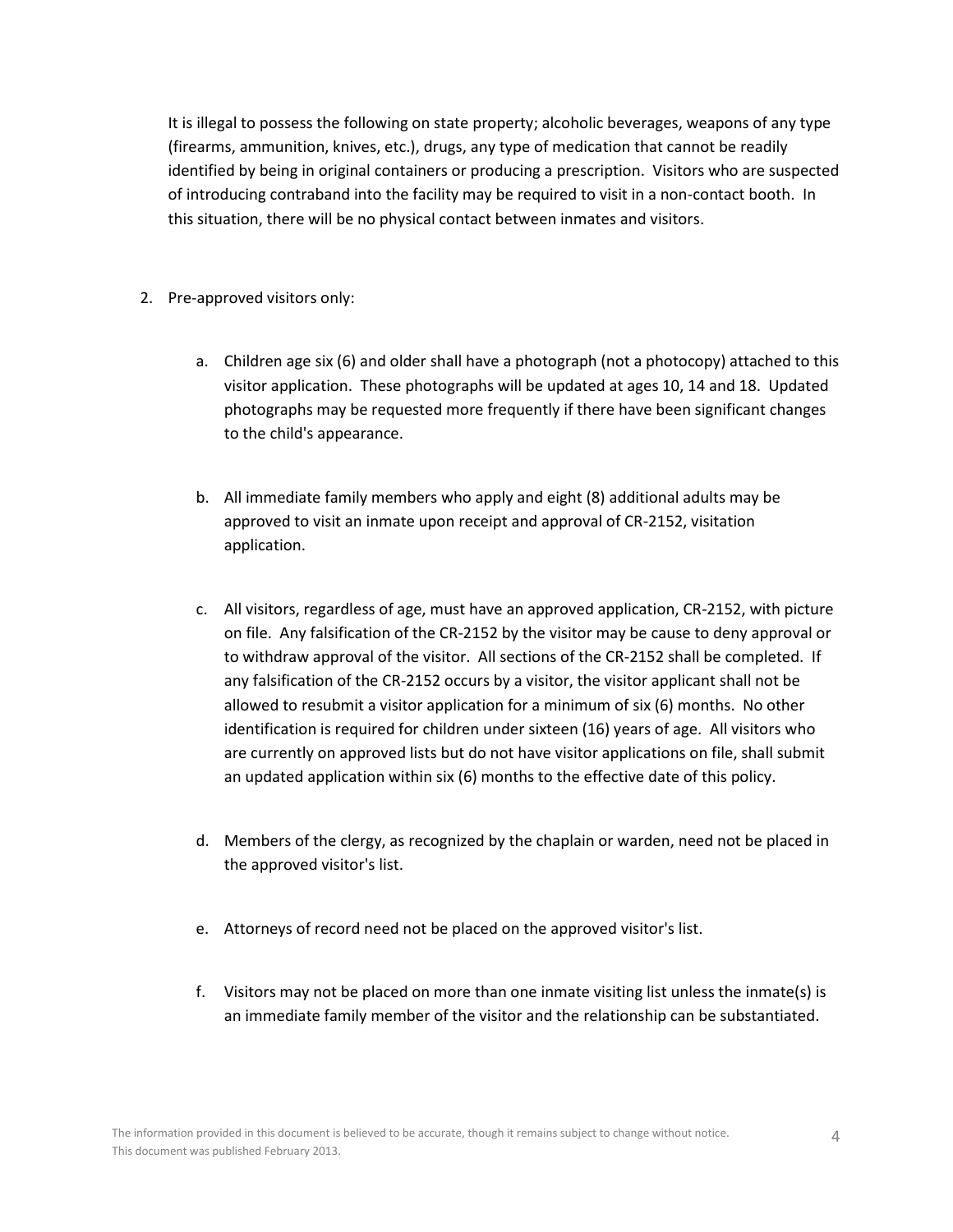- g. When a visitor is removed from a non-immediate family inmate's visiting list, there shall be a one year waiting period before that visitor may be placed on another nonimmediate family inmate's visiting list.
- h. Only immediate family members with past felony convictions may apply for visitation status six (6) months after release from confinement. If the immediate family member is still on parole/probation, written permission must be submitted by the parole/probation officer prior to the approval of the application. The warden may disapprove visitation applications of immediate family members with felony convictions if it is believed that the security of the institution or the safety of individuals could be jeopardized.
- i. Current or former employees of TDOC, TRICOR or contract agencies (in Tennessee), interns and practicum students shall not be approved unless they are immediate family members of the inmate. See TDOC Policy 507.01.
- j. All visitors under eighteen (18) years of age must be accompanied by an approved visitor who is either the child's parent or legal guardian. The custodial parent or legal guardian must provide a completed and notarized parental consent/release for minor's visitation form, CR-2152 page 2, which designates permission for the assigned visitors, as guardians, to accompany the child to visit and consent for the child to be searched.

The above requirements do not apply if a visitor is under the age of eighteen (18) and legally married to the inmate they are visiting. Proof of marriage must be provided.

- k. Persons the warden determines could have a harmful influence on the inmate and/or may constitute a threat to the security of the institution shall not be approved for visitation.
- 3. The length of the visit will depend upon space available. Should overcrowding occur, visitors who are first that day may be asked to leave to allow for others to visit. When overcrowding occurs, visitors shall be required to remain at checkpoint until space is available in the visiting area. Only four (4) adult visitors will be allowed to visit an individual inmate simultaneously. Visitors and inmates may be assigned specific seating by visitation staff. Distance and frequency of previous visits may be used to determine early visit termination. Visitors and inmates shall sit across from one another as determined by visitation staff.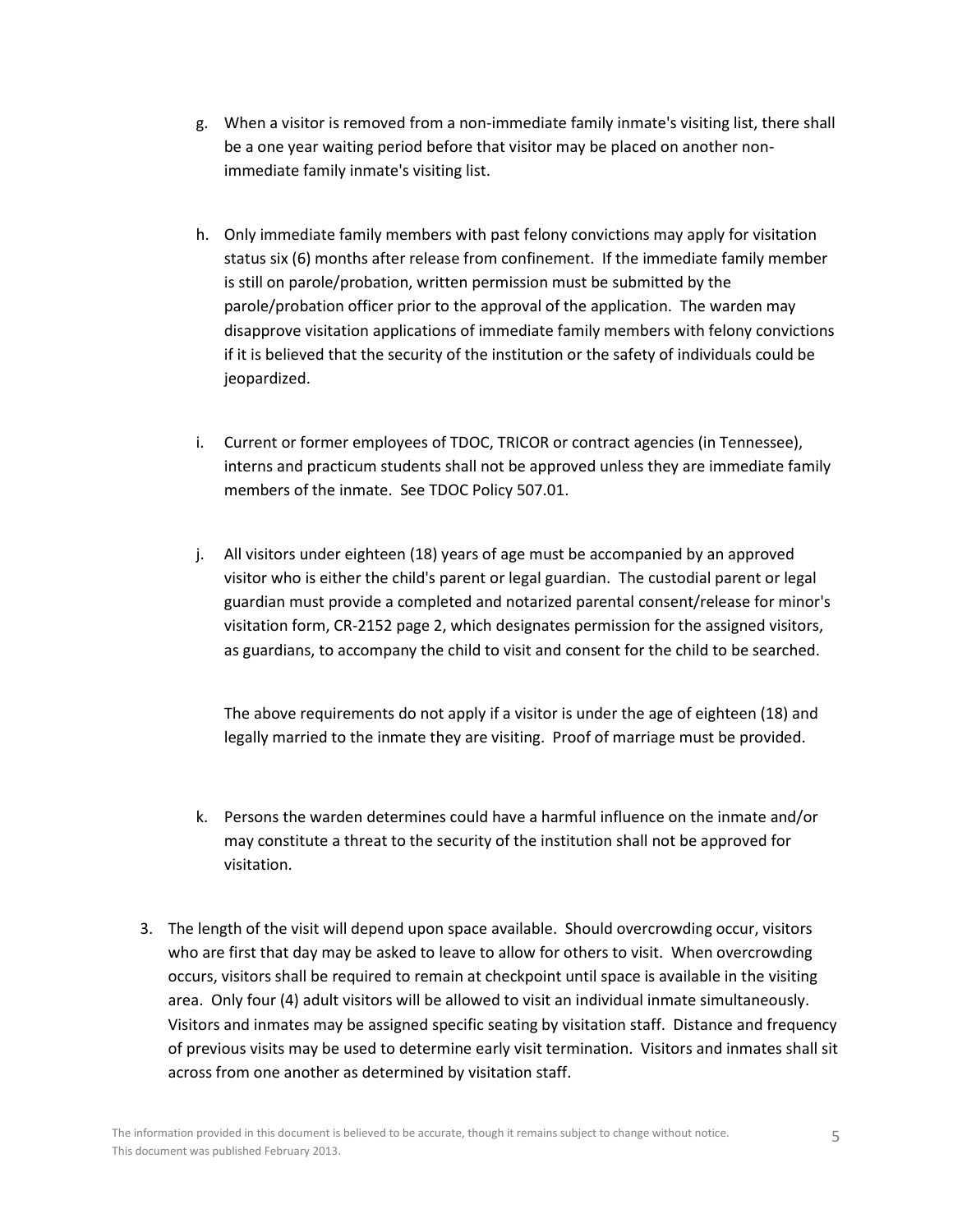- 4. Persons with handgun carry permits are not allowed to possess their weapon(s) on SCCF or any TDOC facility grounds. Possession of such will subject the visitor to arrest and prosecution for violation of TCA 39-16-201, the introduction of weapon into a penal institution.
- 5. Visitors found with contraband that is in violation of the law are subject to being detained for local law enforcement officials for possible arrest as per TCA 39-16-201 and visitation privileges suspended.
- 6. Any visitor refusing a search of any type may be permanently restricted from visiting at any TDOC facility.
- 7. A visitor who is arrested, shall be suspended pending disposition of the case which may include conviction, disposition, e.g. incarceration, probation or parole. Reinstatement of privileges will require submission of a new application.
- 8. Any visitor who is found to have either drugs or firearms while on state property may be permanently prohibited from visiting at any TDOC location.
- 9. No one appearing to be under the influence of drugs or alcohol will be allowed to visit.
- 10. Inappropriate or socially unacceptable physical contact will not be allowed between inmates and visitors. Examples are, but not limited to: a) inflammatory comments; b) profanity / cursing; c) threatening others; d) necking, petting or fondling.
- 11. Visitors and inmates may briefly engage in a kiss and embrace only as they meet at the beginning of the visitation session and again at the conclusion of the visitation session.
- 12. Visitors are not allowed to deliver correspondence, money, printed materials, packages or any other items to inmates. All such items shall be mailed.
- 13. Visitors are responsible for controlling their children. Children are not allowed to run and play in the main visiting area or on the yard. Disciplining children is strictly up to the visitor and not the inmate. Any child under the age of twelve (12) must be accompanied by an adult visitor when using the restroom.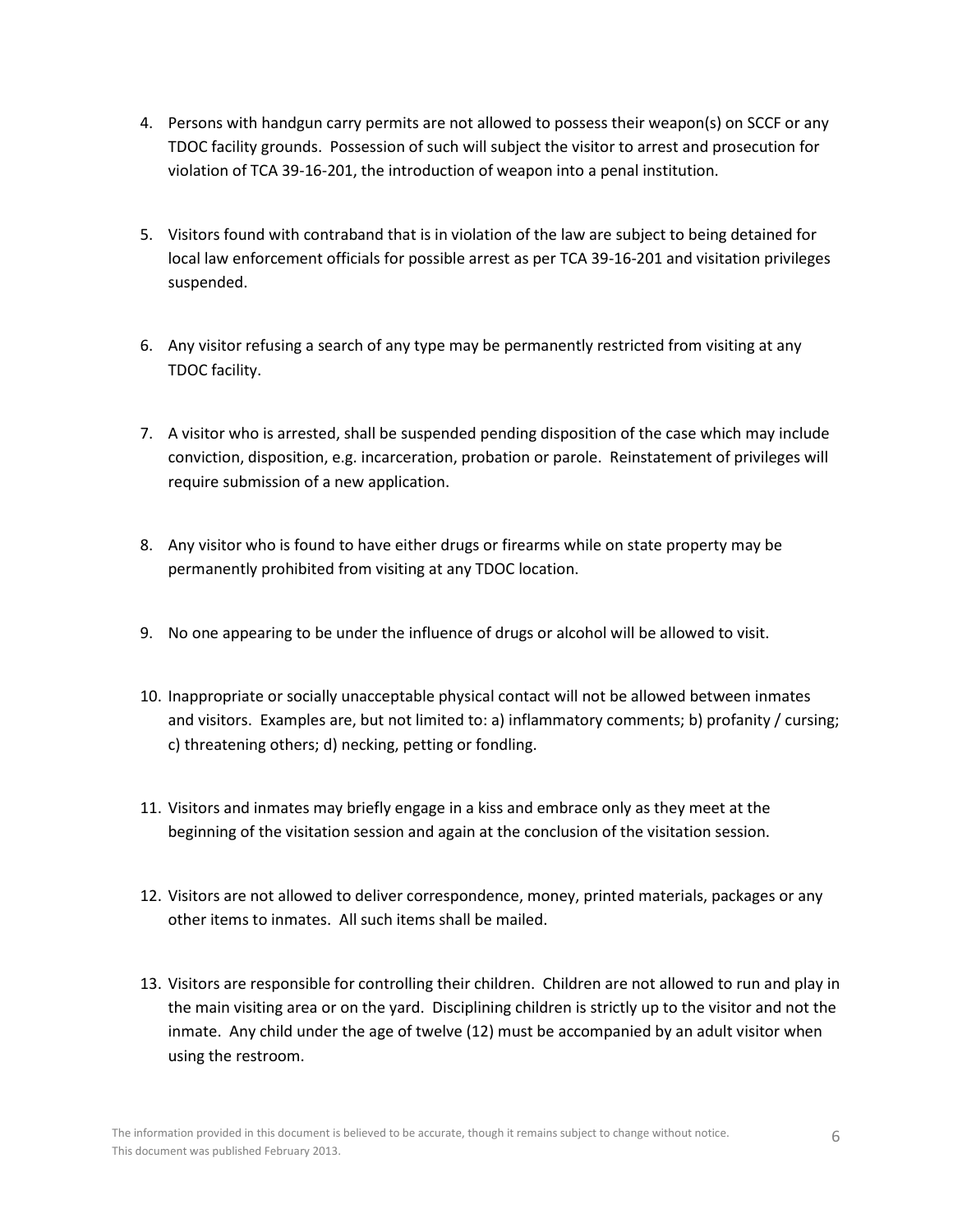- 14. There will be reasonable allowances for some physical contact between parents and toddlers/infants. This allowance would apply to the natural or adoptive parent who has legal rights as a parent of a visiting infant or toddler. All visitors should expect that consideration for security may at times require that physical contact between parents and child be limited.
- 15. Feet are not to be propped in chairs. Visitors are not to be laid over on the inmate or vice versa.
- 16. The visitor's and the inmate's hands must be in view at all times and may not be underneath the table and/or clothing.
- 17. Visitors may not leave the visiting area for any reason and return to checkpoint or the parking lot and expect to re-enter the visitation gallery. Once you leave, your visit is considered over for the day.
- 18. No baby strollers are allowed except when used by disabled children.
- 19. At no time may a visitor access the inmate restroom and at no time may inmates access the visitor restroom.
- 20. Institutional property is to be respected. Properly dispose of trash and keep hands off walls and paintings. Children must be controlled when passing through gates and doors. Chairs and tables inside the annex visitation gallery are not to be moved. Children are not permitted to sit on the tables. While visiting on the outside yard area, visitors and inmates are not allowed to sit and/or lie on the ground, nor are they allowed to sit on top of tables.
- 21. Inmates are to remain seated at all times except for the purpose of using the restroom and at the conclusion of their visit to go to the strip room. Visitors are to remain seated except for when making purchases from vending machines, using the microwave and going to the restroom. Children shall not be allowed to use the vending machines or microwave unless accompanied by parent or legal guardian.
- 22. Visitors must remain at least a minimum of ten (10) feet from inmate restroom and strip room.
- 23. Visitors are prohibited from bringing in tobacco products of any kind. South Central Correctional Center is a tobacco free facility. Any tobacco items must be stored in the vehicle out of plain view in accordance with TDO Policy 112.11.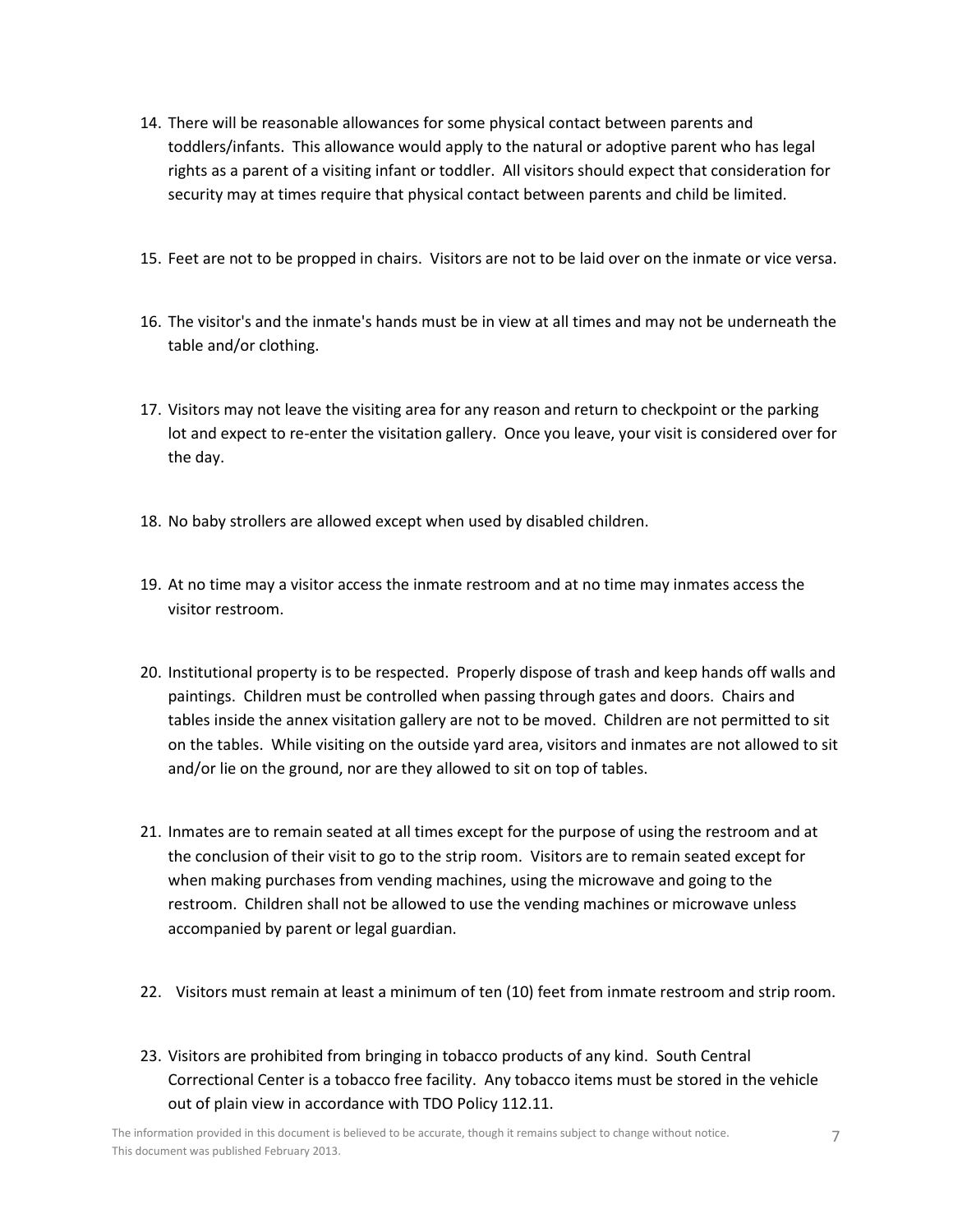- 24. Visitors and inmates may be assigned specific seating by visitation staff. Tables and chairs may not be moved/re-arranged by visitors or inmates.
- 25. Continual visitation rule violations by visitors and/or inmates may result in permanent visitation suspension of his/her visitation privileges.
- 26. Non-contact visiting of general population inmates may be authorized by the warden/designee in accordance with TDOC Policy 507.01.1 and CCA Policy 16-103A.
- 27. Visitors are expected to comply with all visitation rules and conduct themselves in such a manner that their behavior is not offensive to other visitors, inmates or employees. Visits may be terminated or denied for reasons including, but not limited to the following:
	- a. visitor refusal to show appropriate and bona fide identification
	- b. visitor refusal to submit to a frisk search or vehicle search
	- c. visitor appear to be under the influence of drugs or alcohol
	- d. insufficient space for visiting
	- e. improper dress
	- f. inflammatory comments, profanity, cursing or threatening other inmates, visitors or employees
	- g. pushing or attempting to strike others
	- h. horse-play
	- i. harassment/disrespect of inmates, visitors or employees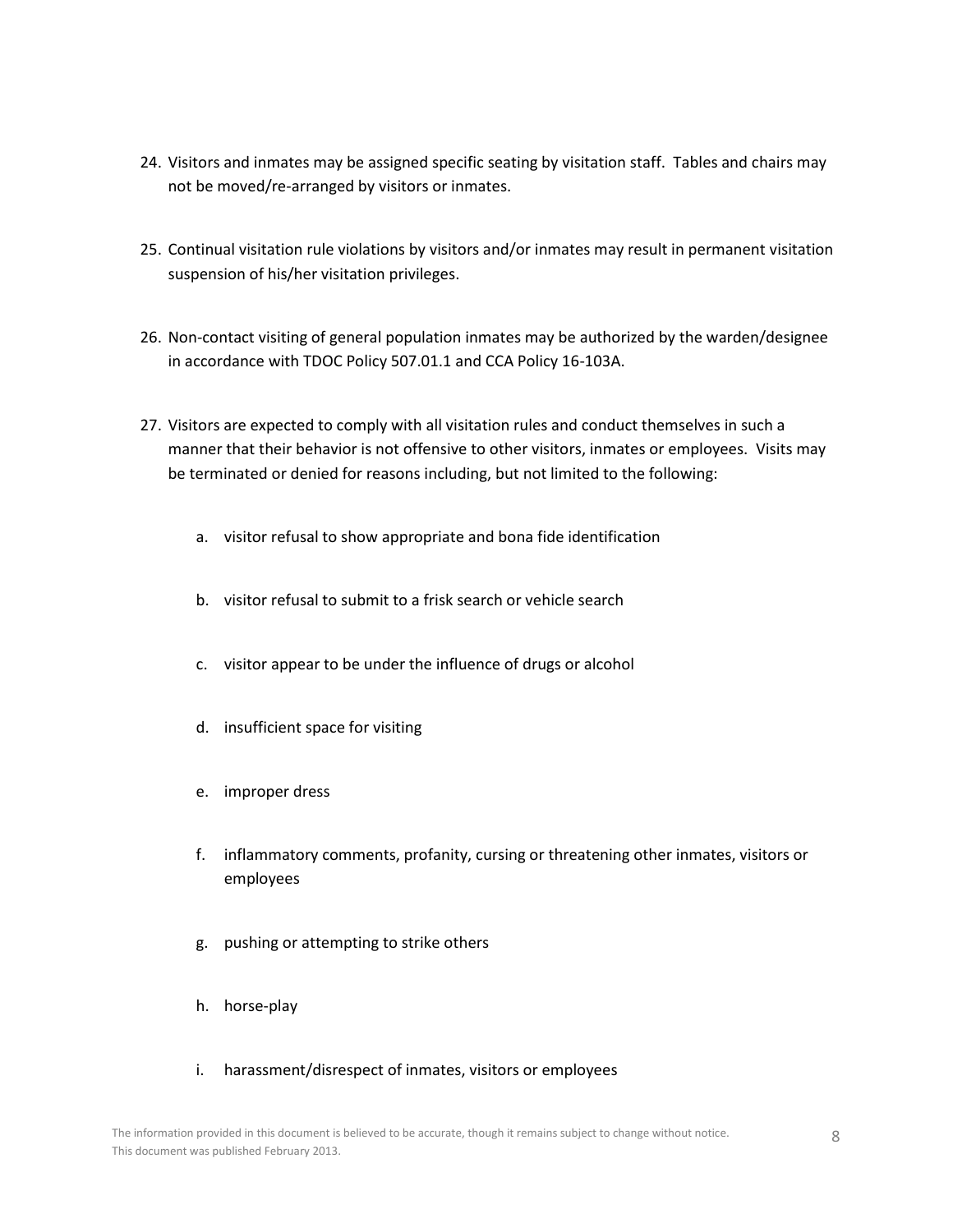- j. attempting to bring items which are not permitted or leaving items which are not permitted
- k. inappropriate physical contact; necking, petting or fondling
- l. failure to control children
- m. sleeping
- n. sharing food items among inmates and their visitors with other inmates and visitors
- o. parking in unauthorized areas
- p. unsecured vehicles
- 28. Outside visitation areas will only be open as scheduled by the warden and if staff is available.

### **VISITOR DRESS CODE**

- A. Must wear under garments at all times; for females this includes bras and slips if appropriate. Samples of inappropriate under garments are thongs and water brassieres.
- B. No garments manufactured from spandex or spandex like material. Scrub pants and shirts cannot be worn.
- C. No clothing transparent or translucent in nature.
- D. Shoes must be worn at all times. Open toe shoes or sandals are permitted, however, shower shoes, flip flops, steel toes shoes are not permitted.
- E. No tight, clinging or revealing clothing. Clothing shall be worn in the manner as intended; pants shall not be lowered or sagging; dresses/skirts shall not be raised to shorter lengths; clothing with buttons, zippers, etc. shall remain fastened.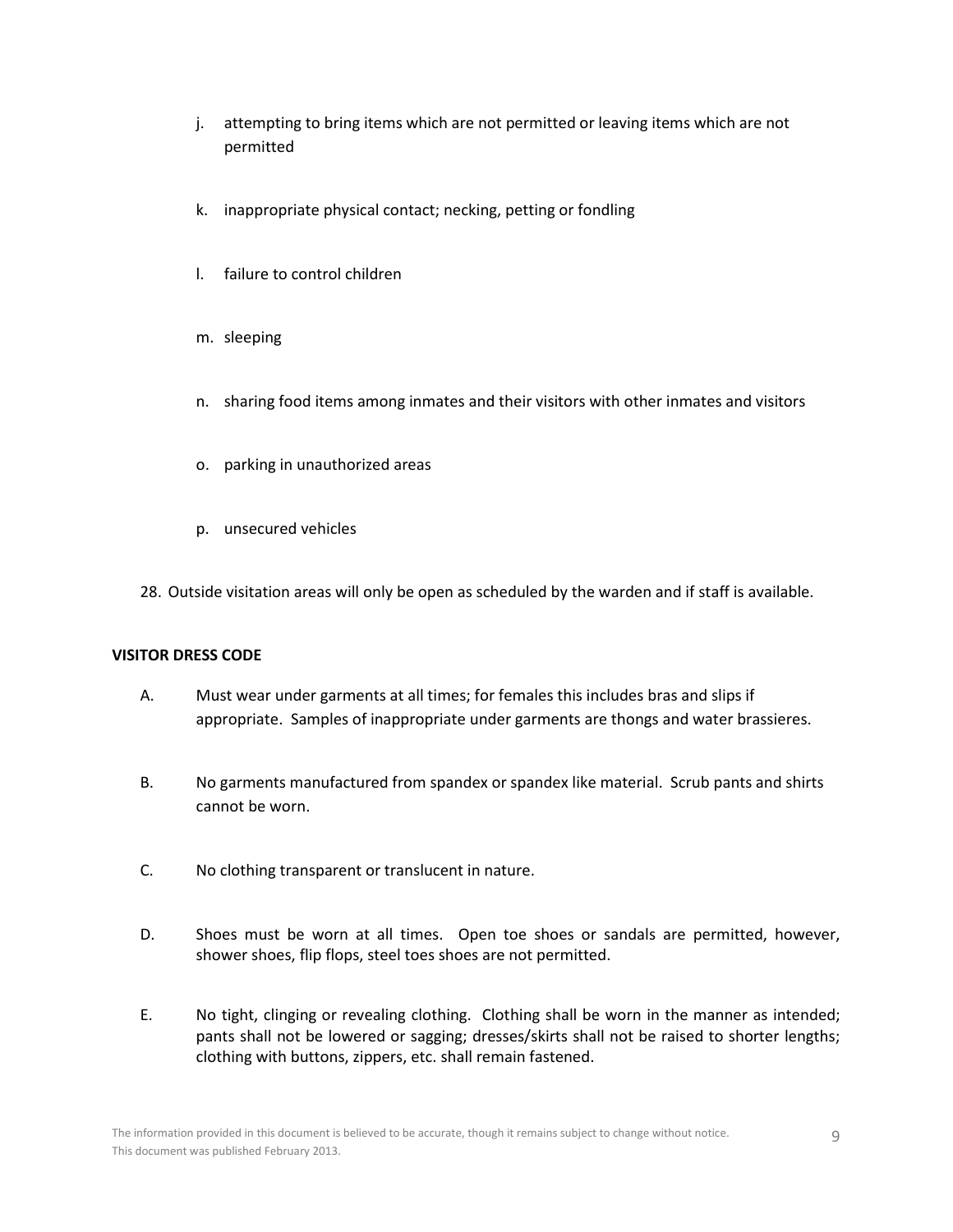- F. No cut off shorts.
- G. Shorts or dresses/skirts are permitted provided the leg is covered to within three (3) inches above the knee in a standing position with the garment worn in the position in which it is intended to be worn. No dresses/skirts with splits, buttons or zippers which are more than three (3) inches above the knee in a standing position. No wrap around skirts. No sundresses, backless, low cut, chest and midriff must be covered at all times.
- H. Clothing with logos that contain pictures, slogans or vulgarity or contain signs or symbols or security threat groups (gang related) or any clothing determined by the officer to be associated with security threat groups in not allowed. The association may by made by color combination, designs or logos affixed to the clothing or how the clothing is being worn. No beer or tobacco advertisements. No camouflage attire allowed.
- I. No halters, tube or tank tops; all apparel must have sleeves.
- J. Visitors over the age if sixteen (16) shall not be permitted to wear fleece sweat pants stirrup pants or jogging attire.
- K. Any other item deemed inappropriate by the visitation supervisor may not be worn.
- L. No bandannas permitted.
- M. Visitors are not permitted to wear watches.

### **ITEMS ALLOWED BY VISITORS**

- A. South Central Correctional Center uses the debit card system. A debit card may be purchased by a visitor for \$2.00. Money may not be taken through checkpoint. Debit cards from other facilities will not work at South Central. South Central debit cards will not work at other facilities.
- B. Baby items, diapers, baby powder, baby wipes, (no vaseline or lotions) plastic bottles for formula/pedialyte, sealed jars of baby food, (plastic spoon/fork only) no glass or metal items allowed. Formula and baby food must be opened in front of an officer, one plastic rattle toy that is searchable and one clear/transparent baby bag/pack. One baby blanket will be permitted for an infant child.

### C. Photo identification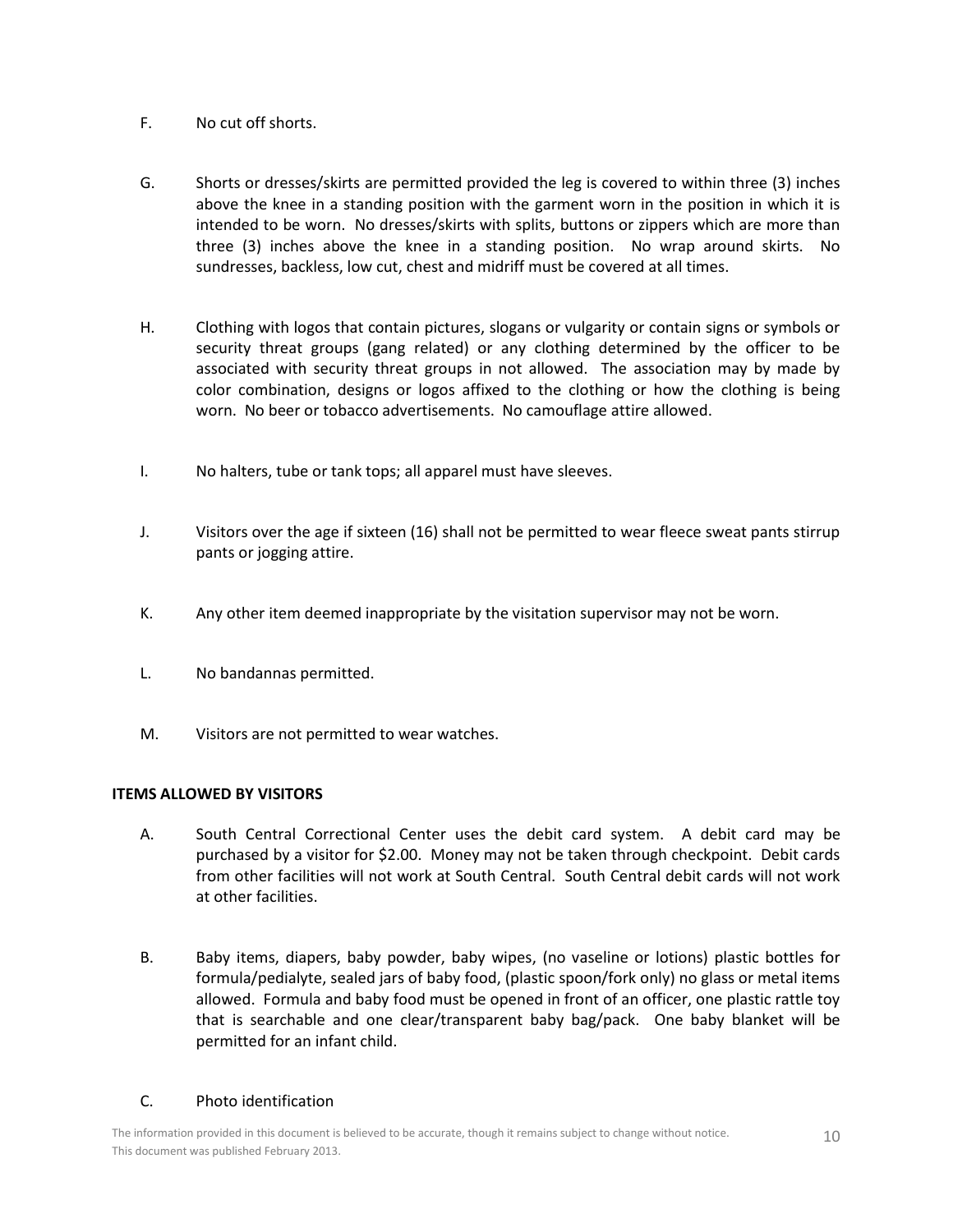- D. Car key/locker key
- E. Three (3) decks of playing cards
- F. Pagers
	- 1. Visitors will provide information to the warden on CR-2152, visitation application, regarding the reason for the pager; i.e. employer, likely callers, etc. This information, in addition to the warden's approval of denial, will be maintained in the visitor's file.
	- 2. At each visit the visitor will:
		- i. Open pager, remove and replace batteries and open any other compartment which can be opened without tools.
		- ii. Demonstrate that pager is functional. If pager is not functional, visitor will be responsible for leaving pager outside the facility. Staff will not accept custody of the pager.
		- iii. Place pager in vibrate mode if so equipped.
		- iv. Wear pager in conspicuous place during visit.
		- v. Upon leaving visitation, open pager, remove and replace batteries, open any other compartments which can be opened without tools and demonstrated pager is functional.
	- 3. Staff will not be responsible for loss or damage to pager during visitation.
	- 4. Visitors must retain sole possession of pager during visit.
- G. Prosthesis, artificial limbs, plastic or other substance, and cardiac pacemakers and defibrillators shall be allowed and the visitor may be required to present a doctor's note.